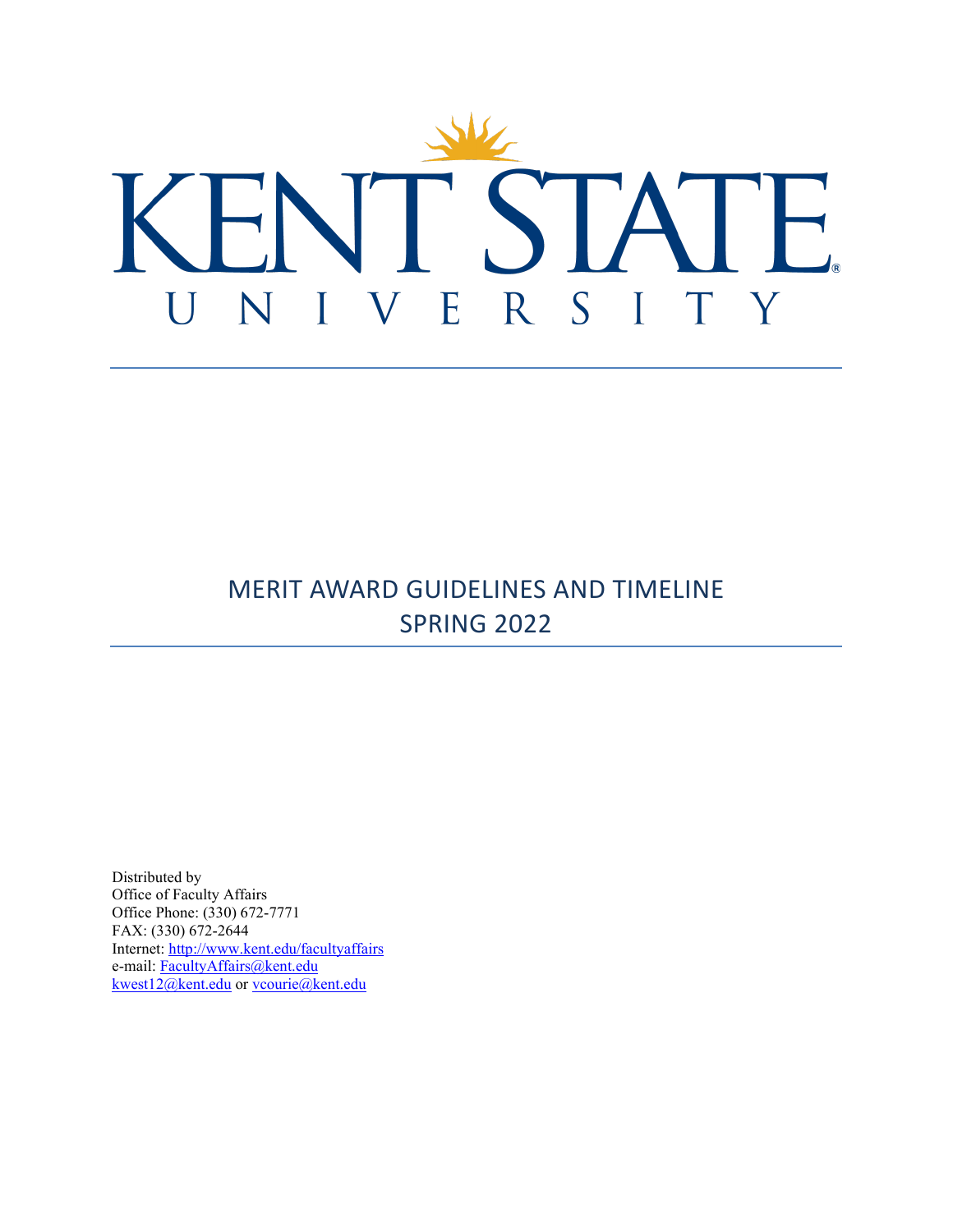# Contents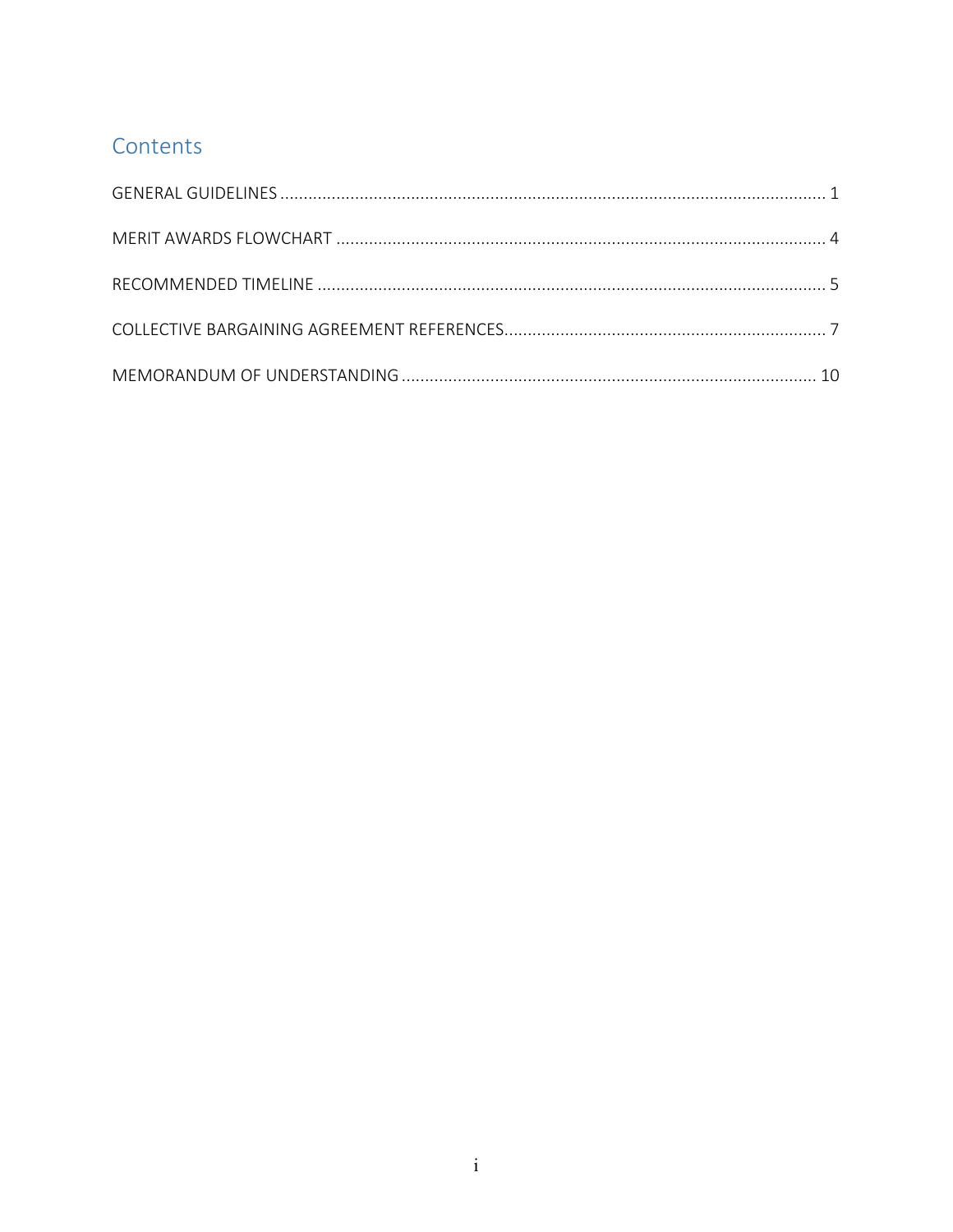## GENERAL GUIDELINES

- <span id="page-2-0"></span>1. **Evaluation Period**. As established by the *Collective Bargaining Agreement* (CBA), and a subsequen[t Memorandum of Understanding,](#page-11-0) the period for which documented meritorious Faculty performance is to be assessed is from **January 1, 2018 through December 31, 2021.**
- 2. **Eligibility.** [CBA Article XII, Section 4.D.](#page-8-0) Only documented meritorious performance that took place while the individual was a member of the bargaining unit may be considered when allocating merit awards. In the case of long term projects, some portion of the work, including its final phase, may have been undertaken while the Faculty member was not a member of the bargaining unit. In such cases, only the portion of the work that was undertaken while the Faculty member was a member of the bargaining unit may be considered when allocating merit awards. For eligible Faculty members who entered the bargaining unit *between January 1, 2018 and December 31, 2021*, the period to be assessed is the period of the Faculty member's appointment as a member of the bargaining unit.
- 3. **Merit Award Pools.** The Provost shall distribute the Kent Campus pool on a per capita basis to the academic units of the Kent Campus. The Provost shall distribute the Regional Campuses pool on a per capita basis to each of the Regional Campuses within the Division of Regional Campuses.
	- a. *Eighty percent (80%)* of the allocation shall be distributed to each College, College without departments or schools, University Libraries or regional campus. In Colleges with departments or schools, the Dean shall distribute the 80% pool on a per capita basis to the College's departments or schools.
	- b. *Twenty percent (20%)* of the allocation to the College, College without departments or schools, University Libraries or regional campus shall be for the use of the Dean, at his/her discretion, to supplement awards and/or to make additional awards in the College, University Libraries or regional campus.
- 4. **Categories of Merit Awards**. Three (3) broadly-defined categories of documented meritorious Faculty performance, consistent with the mission of the academic unit/campus and the evaluative criteria and relative weighting defined in the academic unit/campus section of the Faculty Handbook, are to be recognized through merit awards: (1) documented meritorious Faculty performance in research and/or creative activities; (2) documented meritorious performance in teaching; and, (3) documented meritorious service to the unit/campus, College, University or academic profession.
- 5. **Faculty Review of Applications.** An ad hoc Faculty advisory body composed of the Faculty advisory body identified for assessing merit applications in the academic unit/campus section of the Faculty Handbook and any other Faculty members who are applying for an award and who wish to participate in the evaluation will make an advisory recommendation to the academic unit or regional campus administrator concerning the allocation of Merit Awards in each of three (3) categories: research/creative activity, teaching and/or service. No academic unit or regional campus shall allocate less than 20% of the merit award pool to support any of the three (3) categories. This determination shall be made by each academic unit and campus prior to the review of materials submitted by Faculty members applying for merit awards and shall be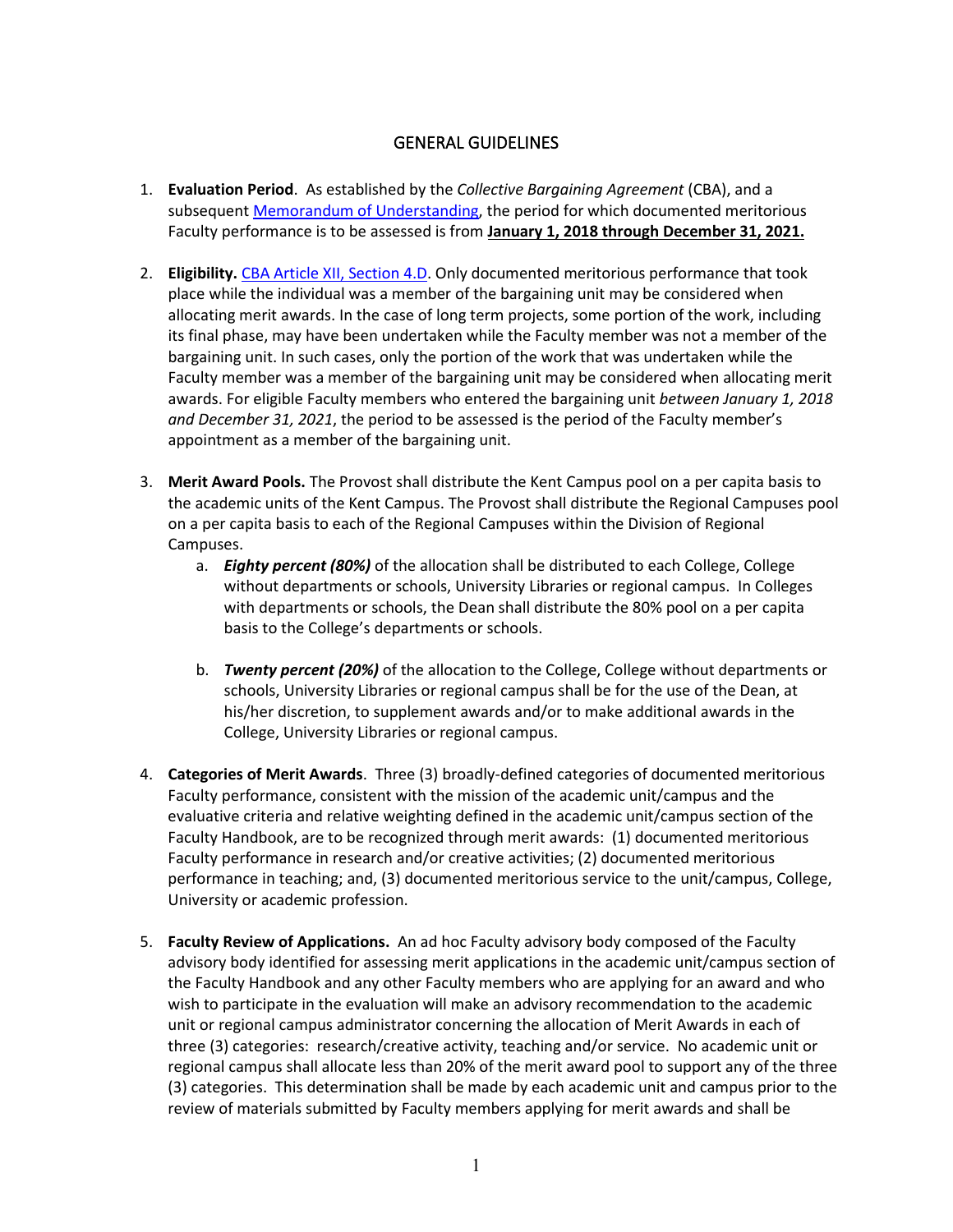included in the academic unit/campus section of the Faculty Handbook. At each academic unit and regional campus, preliminary assessment of materials submitted for evaluation will be made by the ad hoc Faculty body referenced above.

- 6. **Preliminary Determinations.** Following receipt and consideration of the ad hoc committee's advisory recommendations, the academic unit or regional campus administrator will make a preliminary determination of Merit Awards. The academic unit or regional campus administrator will notify all Faculty members of the preliminary determinations for all Faculty members in the academic unit or campus.
- 7. **Requests for Reconsideration.** Faculty members may request reconsideration of the academic unit or regional campus administrator's *preliminary determination*. The request will be considered by the ad hoc Faculty body referenced in 4 above, which will make an advisory recommendation on the merits of the request to the academic unit or regional campus administrator. The academic unit or regional campus administrator makes the final determination on the allocation of the Merit Awards.
	- a. A request for reconsideration shall be made, in writing to the academic unit or regional campus administrator.
	- b. The ad hoc Faculty body referenced in 4 above will review the request for reconsideration and make a final recommendation to the academic unit or regional campus administrator.
	- c. The academic unit or regional campus administrator will review the request(s) for reconsideration and the recommendation(s) and make a final determination on the merit award(s).
	- d. A request for reconsideration of a preliminary determination is the only mechanism or level of "appeal" that is provided by the CBA.

Note: In order to address Faculty requests for reconsideration of the *preliminary determination* of merit awards at the academic unit or regional campus level in the least disruptive fashion as possible, **a portion (e.g., 10%) of the academic unit/campus allocation should be set aside from the** *preliminary determination* **distribution**. This reserve can then be used to address adjustments, if deemed warranted, with the remainder of this reserve being redistributed proportionately as part of the *final determination* process to augment awards that have already been determined.

8. **Dean's Discretionary Pool.** Upon receipt of the final determinations from Department Chairs/School Directors in Colleges with departments or schools or from the ad hoc committee in Colleges without department or schools, University Libraries or regional campuses, the college Dean, the Dean of University Libraries or the regional campus Dean shall distribute his/her discretionary pool. This discretionary pool can be used to supplement awards and/or make additional awards. The college Deans, Dean of University Libraries and regional campus Deans will transmit the final merit award determinations to the Provost or his designee on the spreadsheet provided.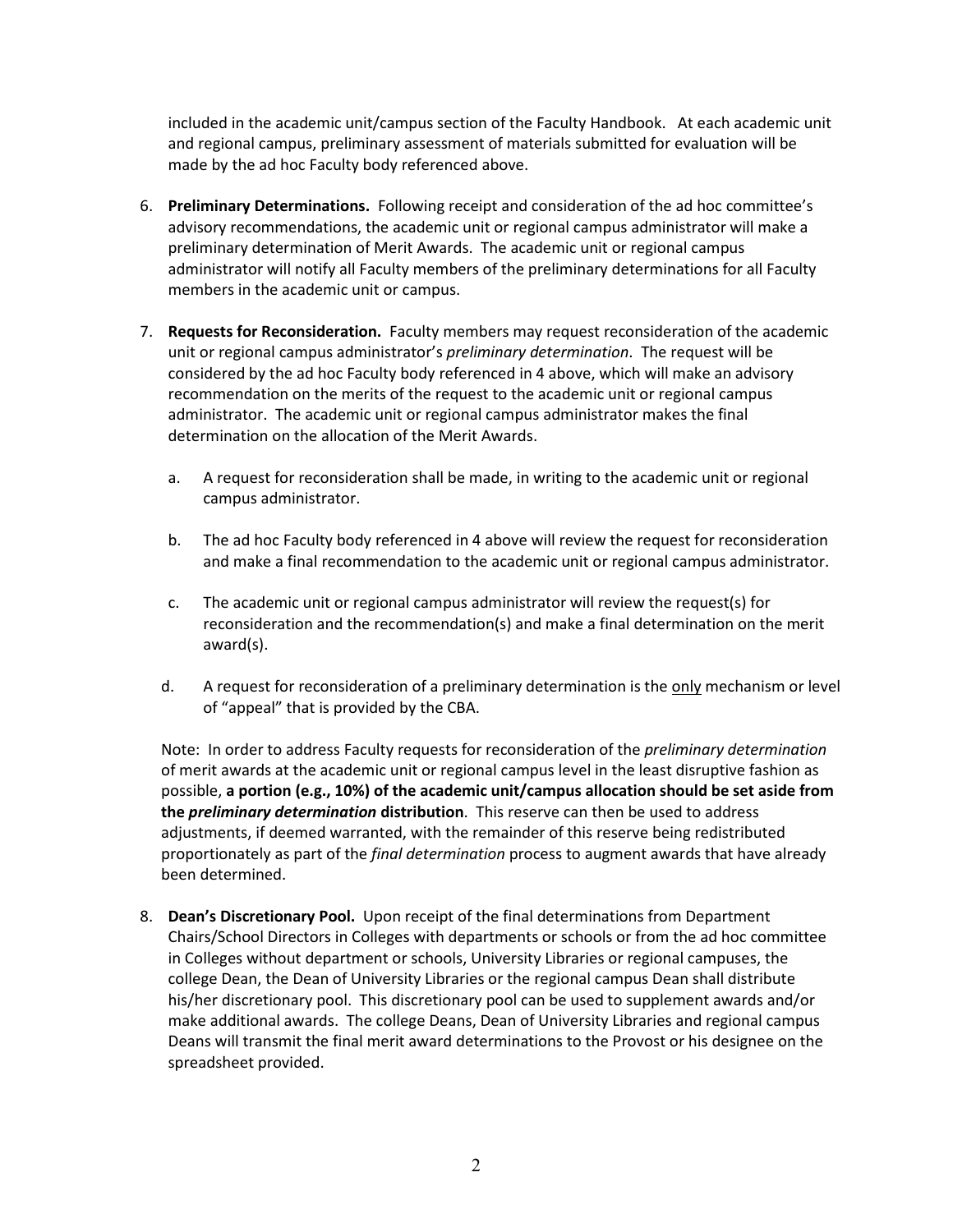9. **Impact on Salary**. Merit Awards shall be added to base salaries effective August 21, 2022. The award will be added to the Faculty member's salary after all other salary increments, including any necessary adjustments to meet minimum salary levels (floors), have been entered.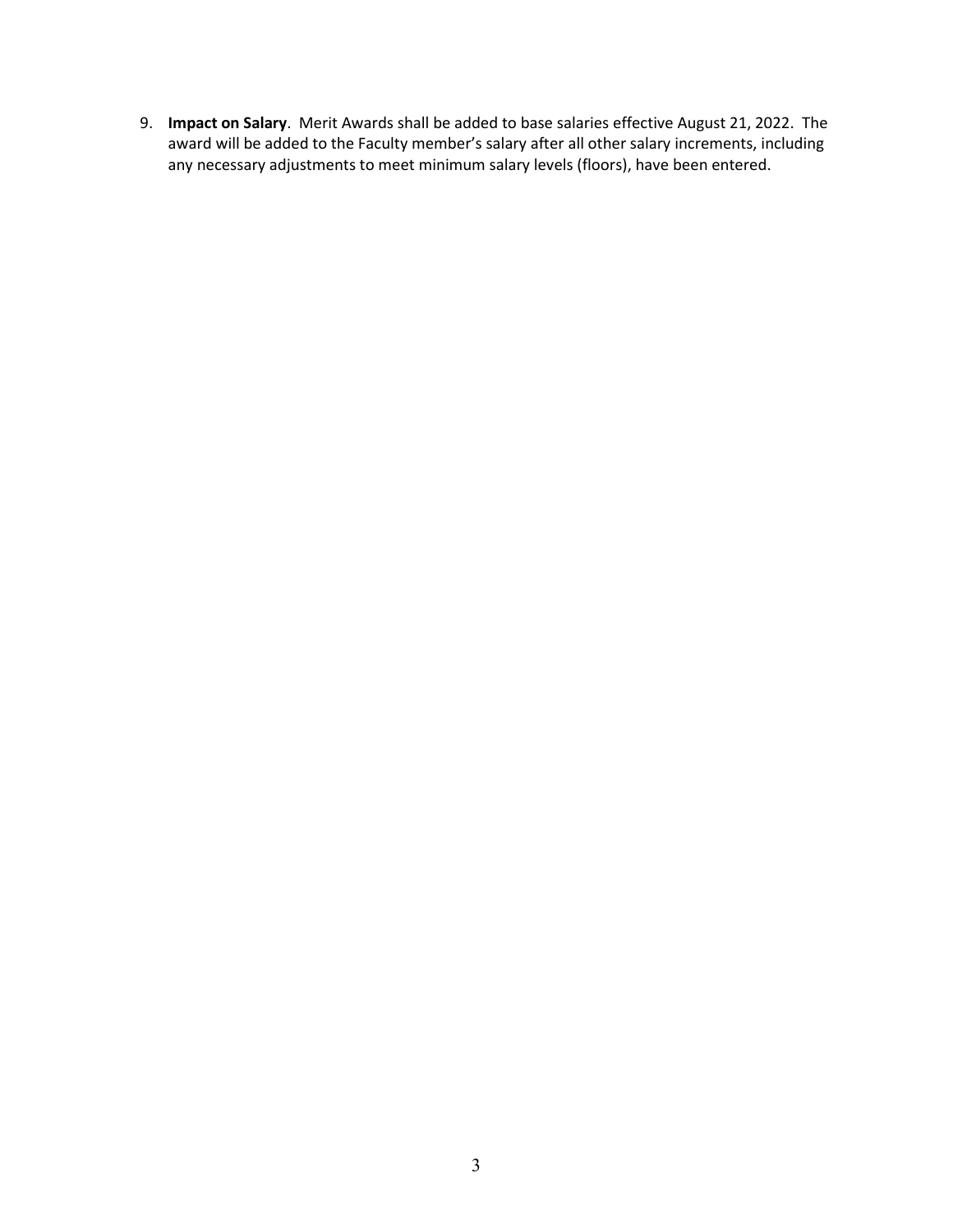<span id="page-5-0"></span>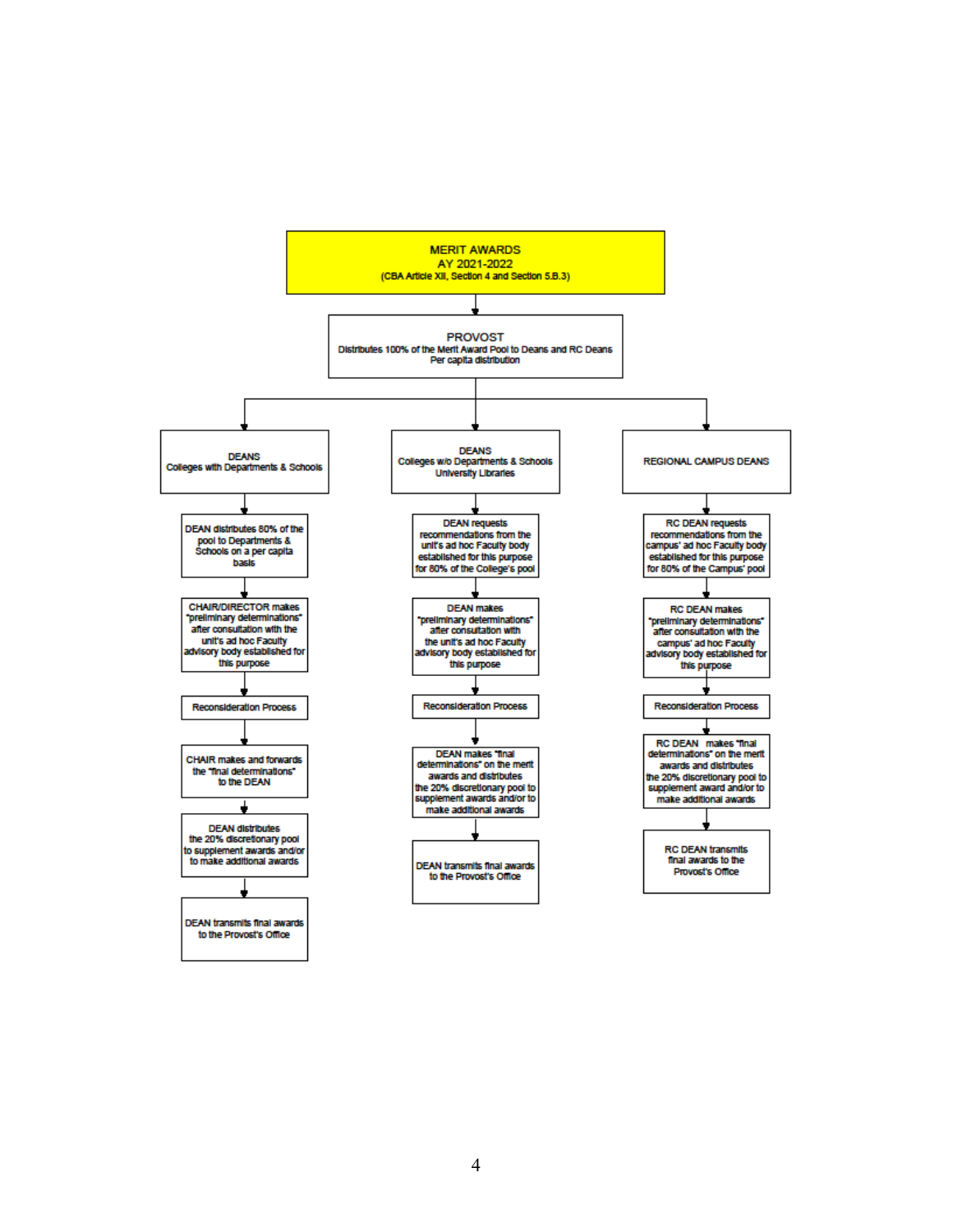### RECOMMENDED TIMELINE

<span id="page-6-0"></span>*The dates indicated below, except for May 1, 2022, are advisory only. As such, these dates are offered in order to suggest a timely completion of the process by the contractually-mandated deadline. As one stage of the process is completed, the academic unit/regional campus should proceed immediately to the next step of the process. Deans and Regional Campus Deans may modify the timeline to suit their specific circumstances, except for May 1, 2022, which is when all Faculty members must be notified of the final merit awards.* 

| Week of December 6, 2021: | Provost's office distributes the Guidelines.                                                                                                                                                                                                                                                                                                                                                   |
|---------------------------|------------------------------------------------------------------------------------------------------------------------------------------------------------------------------------------------------------------------------------------------------------------------------------------------------------------------------------------------------------------------------------------------|
| Week of January 17, 2022  | Provost's office distributes lists of eligible full-time tenured and tenure-<br>track faculty members and allocations for merit awards to all Deans and<br>Regional Campus Deans. In Colleges with departments or schools, the<br>Dean distributes this information to the Chairs and Directors.                                                                                               |
| Week of January 24, 2022: | Chairs and Directors, Deans of Colleges without departments or schools,<br>the Dean of University Libraries and Regional Campus Deans convene<br>the appropriate ad hoc Faculty advisory body for the purpose of<br>reviewing the unit criteria and procedures for the distribution of Merit<br>Awards as included in the academic unit or regional campus section of<br>the Faculty Handbook. |
| Week of February 7, 2022: | Chairs and Directors, Deans and Regional Campus Deans distribute all<br>criteria, procedures and a copy of these guidelines to all eligible Faculty<br>members.                                                                                                                                                                                                                                |
| Week of March 7, 2022:    | The ad hoc Faculty advisory body reviews materials submitted by<br>eligible Faculty members who wish to be considered for Merit Awards<br>and makes recommendations to the to the Chair/Director, Dean or<br>Regional Campus Dean, as applicable.                                                                                                                                              |
| Week of March 21, 2022:   | Chairs/Directors, Deans, or Regional Campus Deans, as applicable,<br>review these recommendations; make "preliminary determinations";<br>and, distribute the "preliminary determinations" to the Faculty<br>members who applied for a Merit Award. Faculty members have the<br>opportunity to request reconsideration of the "preliminary<br>determinations".                                  |
| Week of April 4, 2022:    | Review of Requests for Reconsideration.                                                                                                                                                                                                                                                                                                                                                        |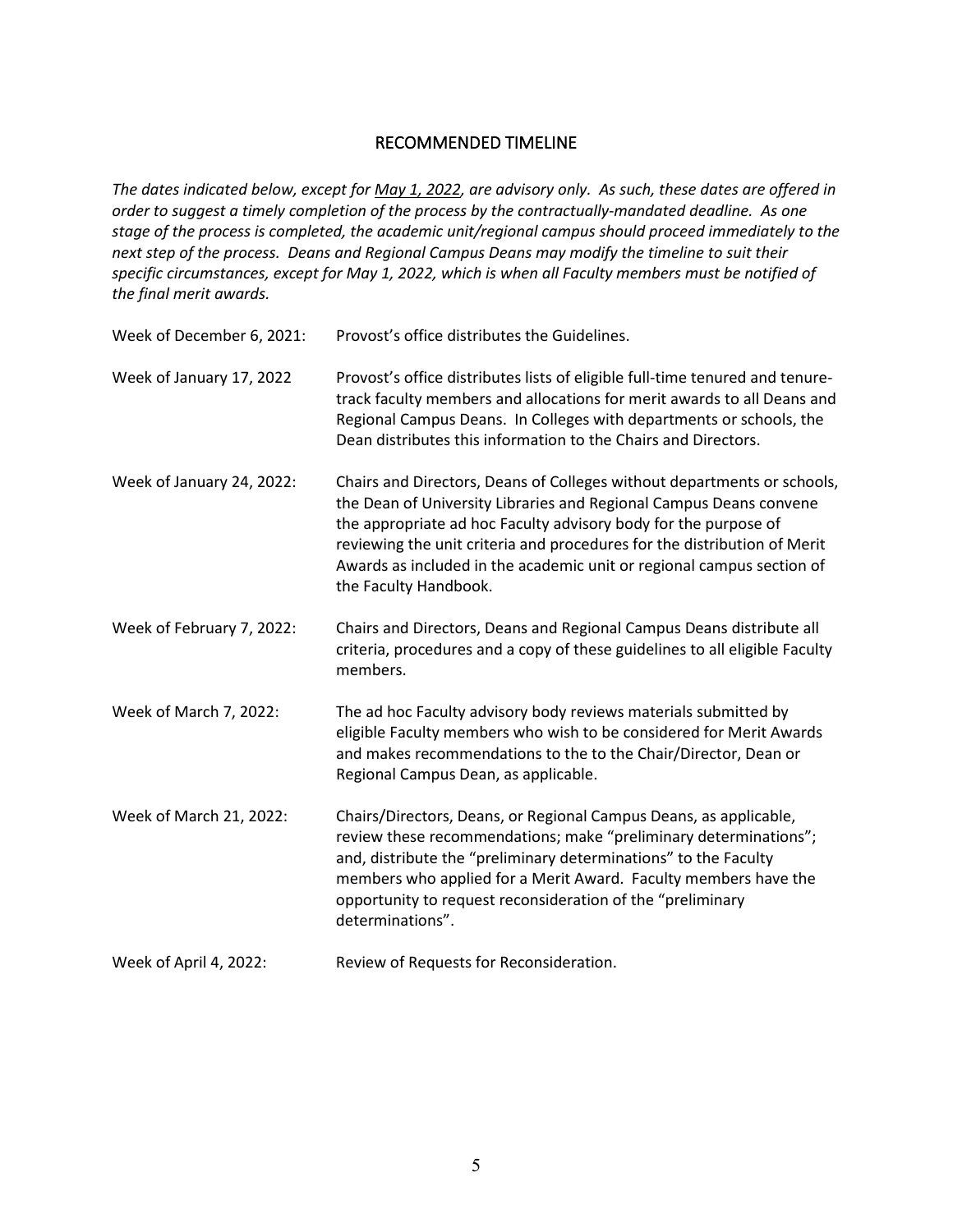| Week of April 11, 2022:     | Final determinations on the 80% allocated to the academic<br>units/regional campuses completed. The final determinations of a Chair<br>or Director shall be transmitted to the appropriate Dean, along with a<br>justification for the awards based on the criteria for Merit Awards as<br>established in the academic unit/campus section of the Faculty<br>Handbook. As part of this transmission to the Dean, the academic<br>unit/regional campus should indicate whether each eligible faculty<br>member applied for a Merit Award, as requested on the spreadsheet<br>provided by the Office of the Provost. |
|-----------------------------|--------------------------------------------------------------------------------------------------------------------------------------------------------------------------------------------------------------------------------------------------------------------------------------------------------------------------------------------------------------------------------------------------------------------------------------------------------------------------------------------------------------------------------------------------------------------------------------------------------------------|
| Week of April 18, 2022      | Upon receipt of the "final determinations" from the previous level of<br>review, Deans and Regional Campus Deans, as applicable, distribute the<br>20% discretionary pool to supplement awards and/or to make<br>additional awards.                                                                                                                                                                                                                                                                                                                                                                                |
| On or before April 23, 2022 | All Deans (Kent Campus, Regional Campus and University Libraries)<br>transmit the final merit award determinations to the Provost or his<br>designee on the spreadsheet provided.                                                                                                                                                                                                                                                                                                                                                                                                                                  |
| <b>Sunday, May 1, 2022:</b> | Faculty members must be notified of the final Merit Award<br>determinations. The Awards will be included in the first pay of<br>academic year 2022-2023.                                                                                                                                                                                                                                                                                                                                                                                                                                                           |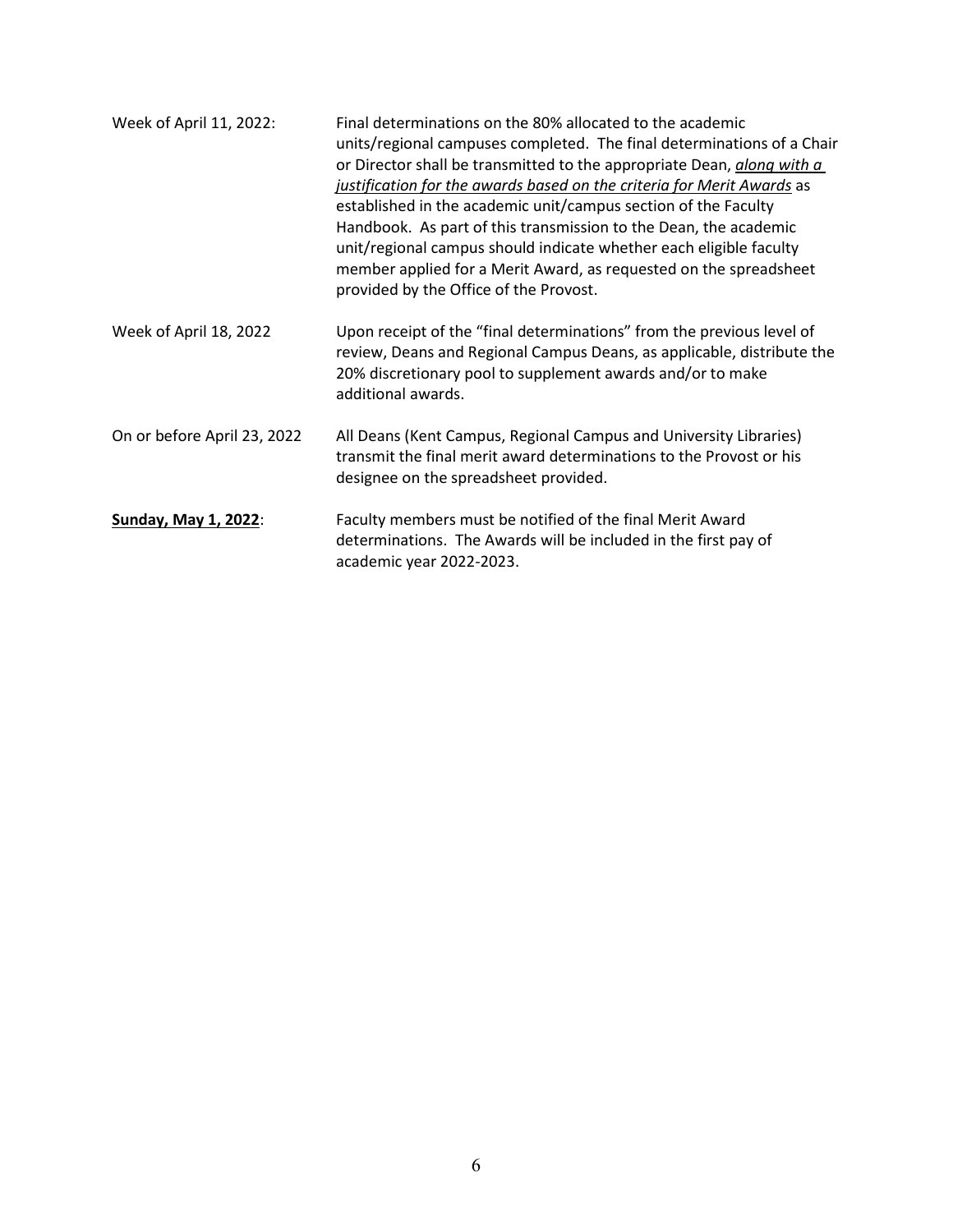## COLLECTIVE BARGAINING AGREEMENT REFERENCES

#### <span id="page-8-0"></span>**From ARTICLE XII (***Collective Bargaining Agreement, effective Au***gust** *19, 2019)*

#### **Section 4. Merit Awards – General Principles.**

A. When provided for in this Agreement, the University will establish an additional salary pool for the purpose of recognizing documented meritorious Faculty performance. The parties agree that the purpose of merit awards is to both reward meritorious performance during the period reviewed and motivate future meritorious performance.

Three (3) broadly-defined categories of documented meritorious Faculty performance, consistent with the mission of the academic unit/Campus and the evaluative criteria and relative weighting defined in the academic unit/Campus section of the Faculty Handbook, are to be recognized through merit awards: (1) documented meritorious performance in research and/or creative activities; (2) documented meritorious performance in teaching; and (3) documented meritorious service to the academic unit/Campus, College, University, and/or academic profession.

- B. When merit awards are available, pools for this purpose shall be established separately for the Kent Campus (the "Kent Campus pool") and for the Division of Regional Campuses (the "Regional Campus pool"). In each year, the Kent Campus pool shall be equal to the designated percentage of the previous academic year's base annual contract salaries of Faculty members eligible for consideration for a merit award under Section D below. In each year, the Regional Campuses pool shall be equal in per capita amount for eligible Faculty members from the Division of Regional Campuses to the per capita amount calculated for eligible Faculty members from the Kent Campus by the application of the above formula.
- C. Each academic unit on the Kent Campus and each Regional Campus will determine what percentage of the merit award pool shall be used to support awards in each of the three (3) categories identified in Section 4.A. of this section. However, no academic unit or Regional Campus shall allocate less than 20% of the merit award pool to support any of the three (3) categories. This determination shall be made by each academic unit and Campus prior to the review of materials submitted by Faculty members applying for merit awards and shall be included in the academic unit/Campus section of the Faculty Handbook.
- D. To be eligible for consideration for a merit award, an individual must be a current member of the bargaining unit and have been a member of the bargaining unit for at least one full semester during the period established as the review period for the awards. Only documented meritorious performance that took place while the individual was a member of the bargaining unit may be considered when allocating merit awards. In the case of long term projects, some portion of the work, including its final phase, may have been undertaken while the Faculty member was not a member of the bargaining unit. In such cases, only the portion of the work that was undertaken while the Faculty member was a member of the bargaining unit may be considered when allocating merit awards.
- E. Procedures.
	- 1. The Provost shall distribute the Kent Campus pool on a per capita basis to the academic units of the Kent Campus. The Provost shall distribute the Regional Campuses pool on a per capita basis to each of the Regional Campuses within the Division of Regional Campuses.
	- 2. Eighty percent (80%) of the allocation shall be distributed on a per capita basis to each College, Regional Campus, and the University Libraries and shall be for the purpose of establishing merit awards at the academic unit or Regional Campus level. For Colleges with Departments or Schools on the Kent Campus, the Dean shall distribute the 80% pool on a per capita basis to the academic units in the College.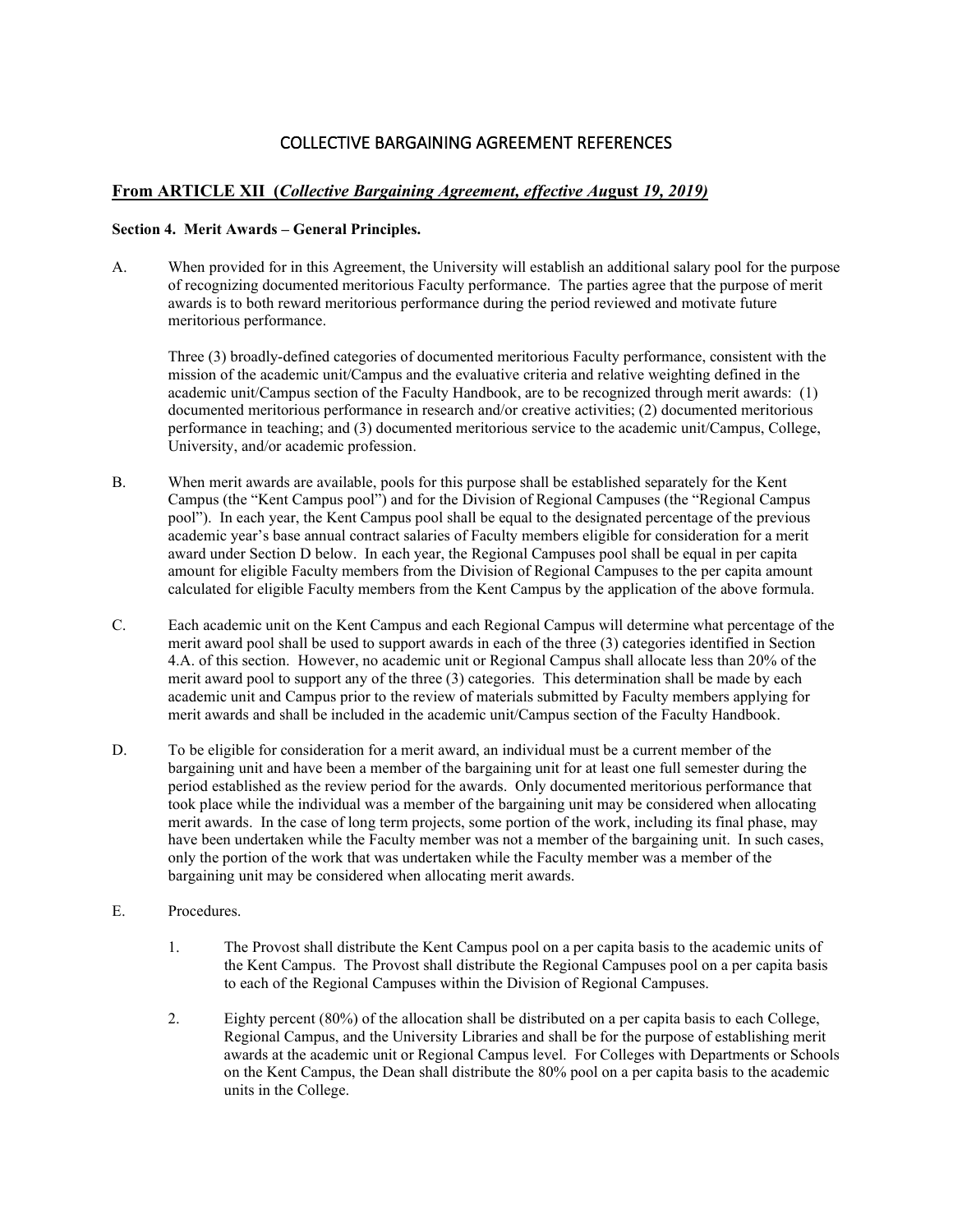- 3. Twenty percent (20%) of the allocation shall be reserved for use in the sole discretion of the College or Regional Campus Dean to supplement awards or to make additional merit awards in the College, Regional Campus or University Libraries.
- 4. At each academic unit and Regional Campus, preliminary assessment of materials submitted for evaluation will be made by an ad hoc Faculty body composed of the Faculty advisory body identified for that purpose according to the criteria in the academic unit/Campus section of the Faculty Handbook and any other Faculty applying for an award who wish to participate in the evaluation. The ad hoc Faculty body will make an advisory recommendation to the academic unit or Regional Campus administrator concerning the allocation of merit awards in each of the three (3) categories of research/creative activity, teaching, and/or service.
- 5. Following receipt and consideration of these advisory recommendations from the ad hoc Faculty body, the academic unit or Regional Campus administrator will make a preliminary determination of merit awards, and will notify all Faculty of the preliminary determinations for all Faculty members in the academic unit or Campus. A Faculty member will have the right to request reconsideration of the preliminary determination. This request will be considered by the ad hoc Faculty body, which will make an advisory recommendation on the merits of the request to the academic unit or Campus administrator. The academic unit or Regional Campus administrator makes the final determination on the allocation of the merit awards at this level.
- 6. The final determination of a Department Chair or School Director shall be transmitted to the appropriate Dean, along with a justification for the awards based on the criteria for merit awards as established in the academic unit/Campus section of the Faculty Handbook. The final determination of a Regional Campus Dean, along with a justification for the awards based on the criteria for merit awards as established in the academic unit/Campus section of the Faculty Handbook, shall be transmitted to the Provost or his/her designee. The final determination of the Dean of an academic unit without Departments or Schools shall be transmitted directly to the Provost, along with a justification for the awards based on the criteria for merit awards as established in the academic unit/Campus section of the Faculty Handbook.
- 7. While there is no guarantee that all who are eligible and apply for a merit award will receive one, no limit shall be imposed on the number or percent of eligible Faculty who may receive an award in each academic unit or Regional Campus. In some cases, two or more Faculty members may have equally meritorious performance in a given category; however, in no case should all eligible Faculty members in an academic unit or Campus receive identical merit awards in any of the three (3) categories of research/creative activity, teaching, and service. Instead, differences in award amounts shall reflect differences in Faculty performance in each of the three (3) categories.
- 8. Upon receipt of final determinations from Department Chairs/School Directors in Colleges with Departments and Schools or from the ad hoc Faculty body in Colleges without Departments or Schools, University Libraries, or Regional Campuses, the Deans of Colleges with Departments and Schools, Deans of Colleges without Departments or Schools, the Dean of University Libraries and the Regional Campus Deans, shall distribute his/her discretionary pool and distribute the final merit awards.
- 9. Procedures and timelines for determining merit awards for any given year shall be conducted in accordance with guidelines issued by the Office of the Provost, following consultation with the Association. The Association shall be provided at least five (5) days to review and comment upon the proposed guidelines. Criteria, performance expectations, and academic unit/Campus procedures for assessing meritorious performance shall be included in academic unit/Campus sections of the Faculty Handbook and communicated to the Faculty in advance of the submission of materials for review.
- F. Merit awards will become part of the continuing bargaining unit member's base annual contract salary at the beginning of the employment contract for the academic year after the award is given. The award will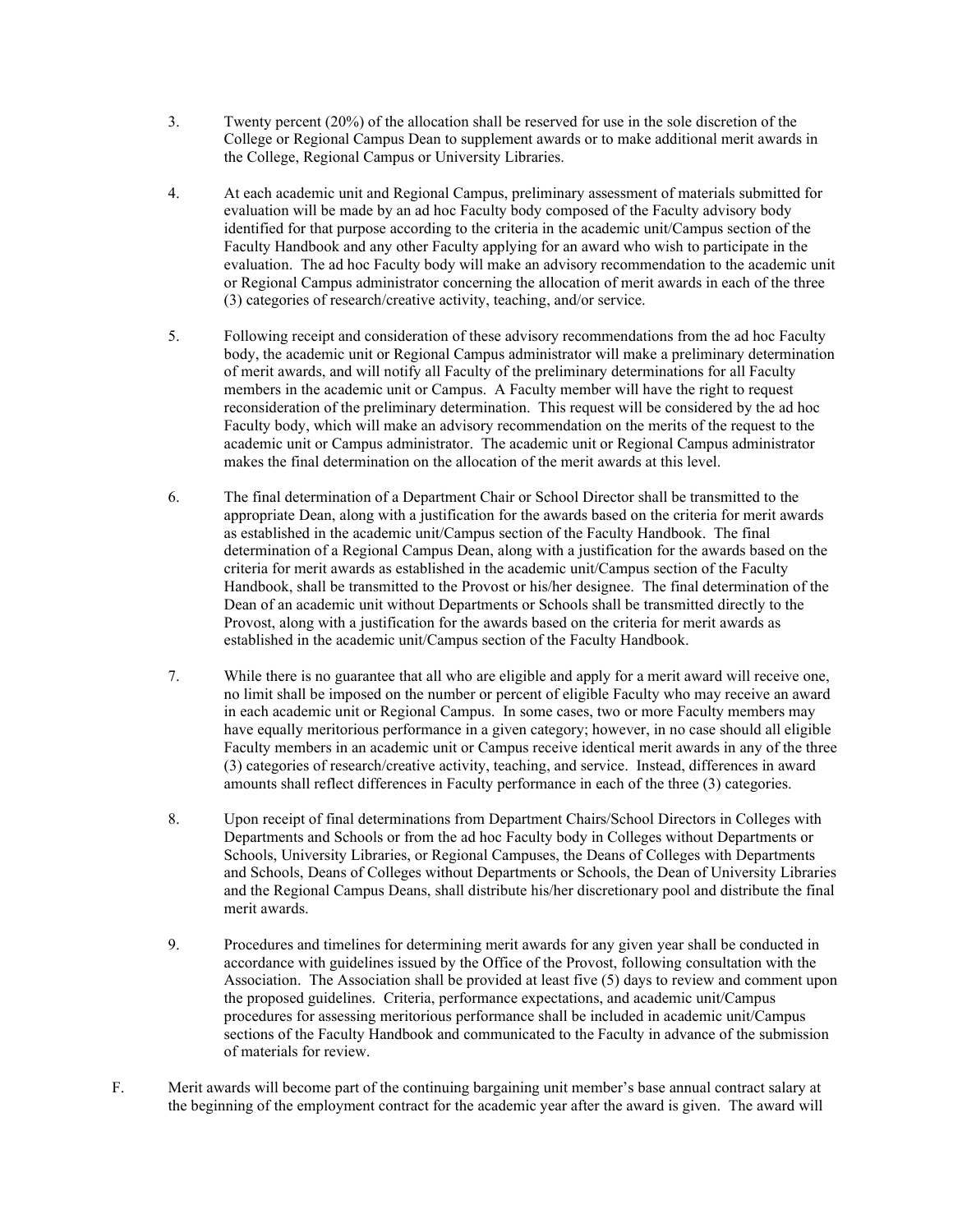be added to the bargaining unit member's salary after all other salary increments, including any necessary adjustments to meet minimum salary levels (floors), have been entered.

#### From ARTICLE XII, Section 5.B.3. (*Collective Bargaining Agreement, effective Au*gust *19, 2019)*

Section 5. Salaries - Academic Years 2019-2020 through 2021-2022 (see 2020 TT CBA MOU).

B. For the Academic Year 2020-2021. *(See [Memorandum of Understanding\)](#page-11-0)*

*Merit Awards*. In addition to the above minimum standard base increment, an additional salary pool equal to two percent (2%) of the base annual contract salaries for academic year 2021-2022 of continuing members of the bargaining unit shall be established at the Kent Campus and for the Regional Campuses for the purpose of recognizing documented, meritorious Faculty performance in accord with the principles set forth in Section 4 above. The period for which Faculty performance is to be assessed is from January 1, 2018 through December 31, 2020, or for Faculty who entered the bargaining unit after January 1, 2018, from the effective date of appointment to a position in the bargaining unit of Kent State University through December 31, 2020. Awards will be made by May 1, 2021 and will be added to the Faculty member's salary at the beginning of the employment contract for academic year 2021-2022 after all other salary increments, including any necessary adjustments to meet minimum salary levels (floors), have been entered.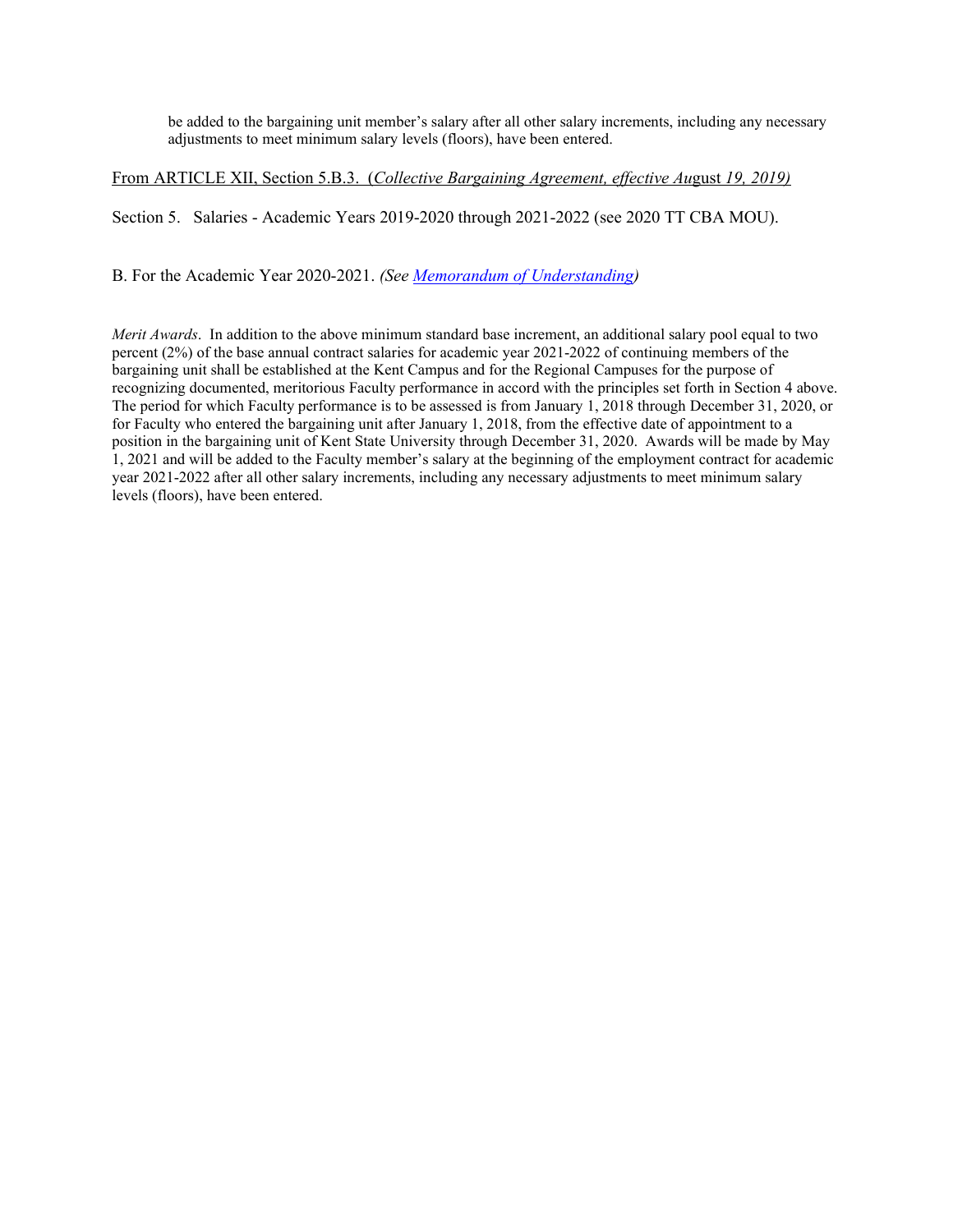## **MEMORANDUM OF UNDERSTANDING**

<span id="page-11-0"></span>This Memorandum of Understanding is entered into by and between KENT STATE UNIVERSITY (hereinafter called the "University") and the Tenure-Track Bargaining Unit of the AMERICAN ASSOCIATION OF UNIVERSITY PROFESSORS, KENT STATE CHAPTER (hereinafter called the "Association").

WHEREAS, the University and the Association are parties to a collective bargaining agreement (the "2019-2022 CBA"); and

WHEREAS, the University and the Association have agreed to modify some of the terms of the 2019-2022 CBA as specified below,

NOW, THEREFORE, the University and the Association, in consideration of and for the mutual promises and covenants contained herein, agree as follows:

- The 2019-2022 CBA will be extended by one year and will now expire at 11:59 p.m. on August 18, 2023. Should no successor agreement be reached by August 1, 2023, the University will issue continuation contracts otherwise in accord with Article XXIV, Section 3.G.
- The provisions in the 2019-2022 CBA at Article XII, Section 5.B for Standard Increments, President's Faculty Excellence Awards, and Merit Awards will be deferred until Academic Year (AY) 21/22. Except for the reference to January 1, 2018 in Article XII, Section 5.B.3, all dates in Article XII, Section 5.B will be extended by one year. As a result, the applicable review period for Merit Awards will begin on January 1, 2018 and be extended through December 31, 2021.
- The provisions in the 2019-2022 CBA at Article XII, Section 5.C for Standard Increments and President's Faculty Excellence Awards will be deferred until AY 22/23. All dates in the 2019-2022 CBA at XII.5.C will be extended by one year.
- The only pay increases that will be distributed in AY 20/21 will be the promotion increments for promotion to Associate Professor and Full Professor as specified in the 2019-2022 CBA at Article XII, Section 6, and